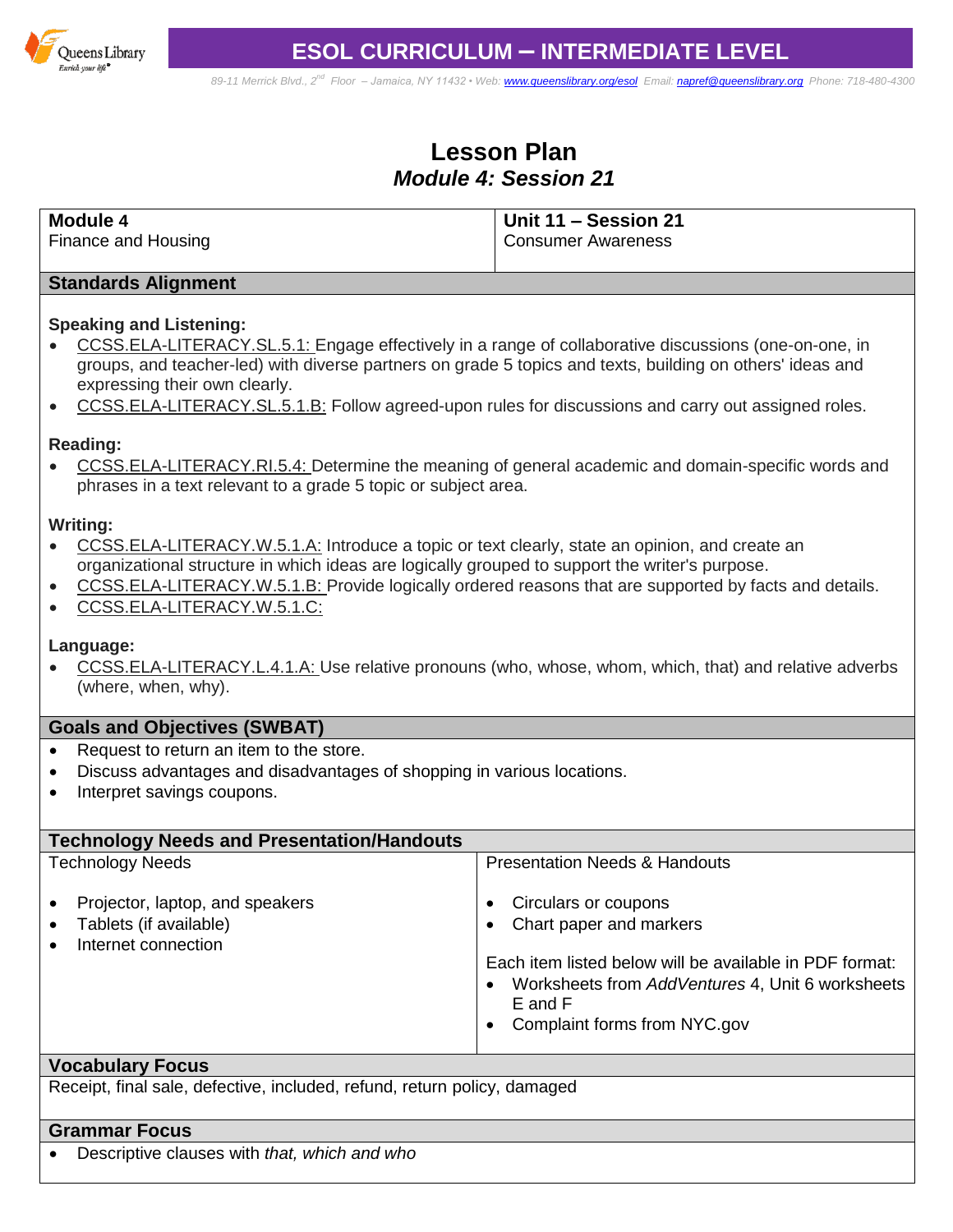# **Introduction/Warm-Up/Review (20 min)**

# **Warm-Up**

- Review homework
- Ask the class to think up a question (or choose one from a list you provide and survey their classmates about it:
	- o How does clothing in your country today differ from 100 years ago?
	- o How does clothing in the US differ from clothing in your country?
	- o Did anything surprise you about American clothes? Tell me about it.
	- o Describe a favorite possession. Tell why you like it.
	- o If you could buy something new for your house, what would you buy? why?
	- o Would you rather shop at a mall or in a local store?
	- o Would you rather shop online or in a store?

## **Lesson Plan Activities**

# **Activity 1: American stores (45 min)**

- 1. In small groups, ask learners to make a list on chart paper of different types of stores and what one can buy there. (Department, electronics, hardware, clothing, etc.)
- 2. Ask groups to share their list.
- 3. Use a picture dictionary to introduce names of stores not mentioned. OR display pictures of various items and ask learners where they would buy them.
- 4. Discuss: What are the advantages and disadvantages of: small stores, large stores, shopping online? Use Ventures 4 *Addventure*s Unit 6 worksheet F: another view to discuss the advantages or disadvantages of online shopping. OR Discuss in small groups: What kind of stores and products do you like?

### **Wrap Up/Assessment**

• Ask learners to share their comments from step 4.

# **Activity 2: Returning an item to the store (45 min - 1 hr.)**

- 1. Ask if anyone has returned something recently? What did they return and why?
- 2. Ask the class for reasons why we might return an item (wrong size, defective, didn't match, gift).
- 3. Elicit from the class some possible rules for returning items (need a receipt, not final sale, only
	- a. returnable for a set period of time)
- 4. Read or play some dialogues of individuals trying to return items. <http://esl.bowvalleycollege.ca/listen/mp3/return.html> Ask Ss to take notes on what was being returned and whether or not it was accepted for return.
- 5. Elicit dialogue of language needed to return items.
- 6. Ask Ss to create a partner role play with returning a defective or wrong-sized item. Describe the problem and the remedy. **Partner A:** wants to return something – is it defective? Too large? Too small? You don't like it? **Partner B:** is the sales clerk.
- 7. Ask several pairs to present their role plays. Class says what the problem was and what the reason for return, and if the return was accepted. Note the reason on the board.
- 8. After the role plays, introduce "*that clauses*." (E.g. Maria wanted to return the camera that was broken. Make some sentence frames for each of the dialogues presented: Felipe wanted to exchange the shoes that were too small Use Shopping Lesson B (available online) Lesson C. work together to write reasons for return using "*that clauses".*

## **Wrap Up/Assessment**

Review and check their work from step 6. Ask the learners what questions they have about that clauses.

## *Choose either activity 3 or 4, dependent on your students' level and needs*

# **Activity 3: Filing complaints with Dept. of Consumer Affairs (30 – 45 min)**

1. Discuss ways to remedy customer satisfaction problems. Introduce the NYC Department of Consumer Affairs:<http://www1.nyc.gov/site/dca/consumers/file-complaint.page>